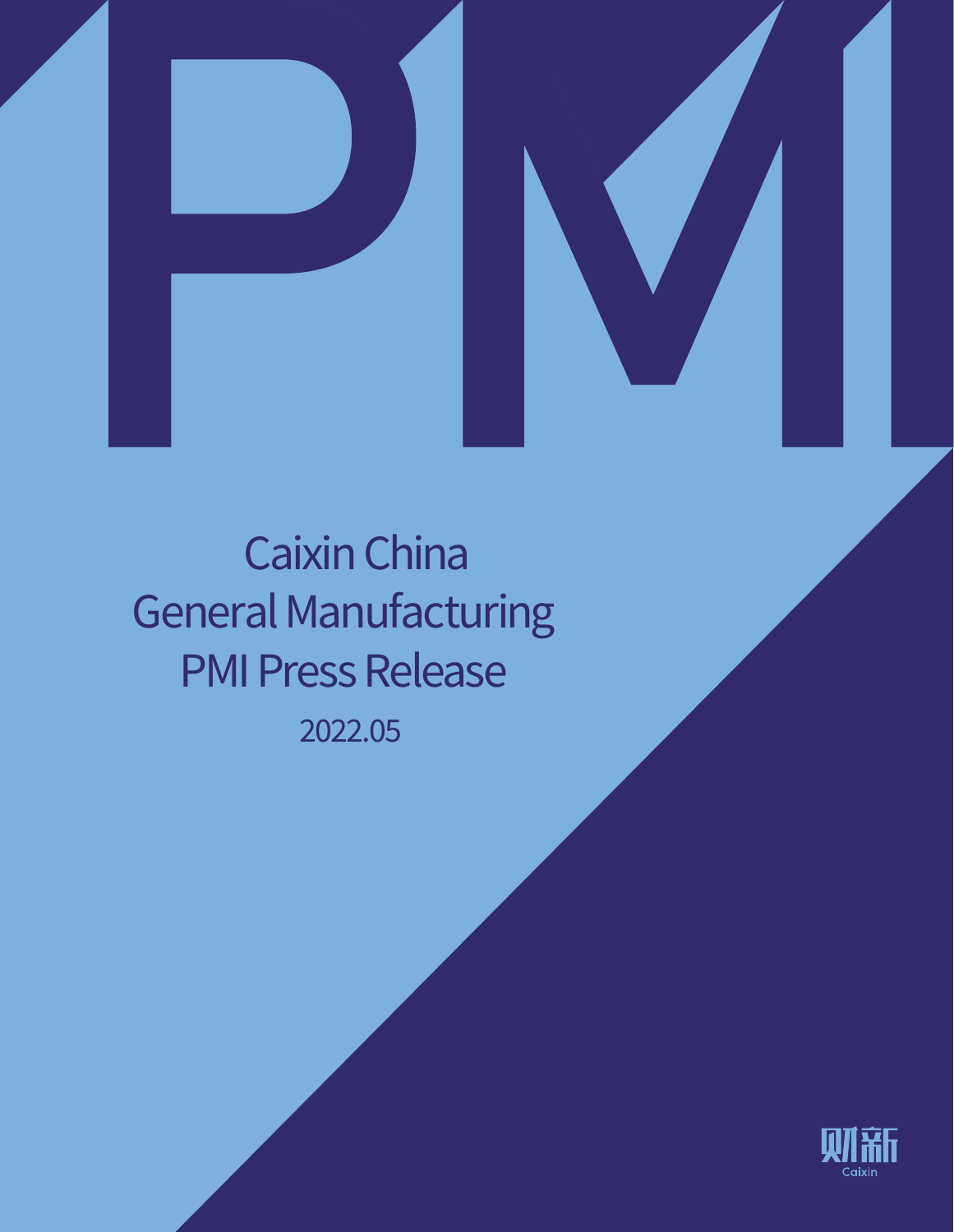# **Caixin China General Manufacturing PMI™**

Manufacturing sector conditions deteriorate at softer pace in May

May survey data signalled a move towards more stable operating conditions across China's manufacturing sector, as firms signalled notably softer falls in both production and new orders. Firms also registered a slower reduction in purchasing activity, though supply chain delays remained severe overall. Prices data meanwhile showed that the rate of input price inflation moderated but remained strong, but efforts to attract new business led to a renewed fall in selling prices.

Companies were more cautious around the 12-month outlook for output in May, with overall optimism slipping to a five-month low amid concerns over the longevity of COVID-19 restrictions and the war in Ukraine.

At 48.1 in May, the headline seasonally adjusted *Purchasing Managers' Index™ (PMI™)* – a composite indicator designed to provide a single-figure snapshot of operating conditions in the manufacturing economy – rose from a 26-month low of 46.0 in April and signalled a third successive monthly deterioration in business conditions. That said, the rate of decline was modest overall.

Helping to move the headline index upwards was a softer reduction in production during May. The rate of contraction eased notably compared to that seen in April, though was nonetheless the second-sharpest recorded since February 2020. Where lower output was reported, firms often attributed this to the ongoing pandemic and subsequent restrictions that had disrupted operations and logistics.

Total new orders fell for the third month running, albeit at a reduced rate. Notably, the latest drop in sales was the slowest seen over this period and only mild, with some firms noting a relative improvement in demand conditions since April. Underlying data indicated that weaker foreign demand was a key factor weighing on new business, as export orders continued to fall markedly, which some firms linked to difficulties in shipping items to clients.

Average suppliers' delivery times meanwhile continued to lengthen sharply in May, though delays were not as widespread as those seen in April. Panellists frequently mentioned that COVID-19 restrictions had weighed heavily on logistics and transport.

In line with the trend seen for output, purchasing activity fell at a slower, but still marked, rate in May. At the same time, inventories of both finished goods and purchased items fell at mild rates as firms looked to streamline stocks amid relatively muted demand conditions.

Lower production requirements and staff resignations meanwhile led to a further drop in employment across China's manufacturing sector. Disruptions to operations due to measures to contain the COVID-19 virus meanwhile led to a further increase in backlogs of work.

The rate of input cost inflation moderated for the second month in a row in May, but remained sharp overall. Firms often mentioned that expenses had risen due to higher costs for raw materials, transport and fuel. At the same time, selling prices fell for the first time in five months amid efforts to stimulate client demand. Though modest, the rate of discounting was the quickest seen since April 2020.

Business confidence regarding the 12-month outlook for production slipped to its lowest for five months in May. While many firms were confident of a strong post-pandemic recovery, others cited concerns over the time it will take to contain the virus as well as the Ukraine war.

# **China General Manufacturing PMI**





Key findings:

Output and new orders both decline at slower rates Suppliers' delivery times continue to lengthen markedly Output charges fall, despite further rise in costs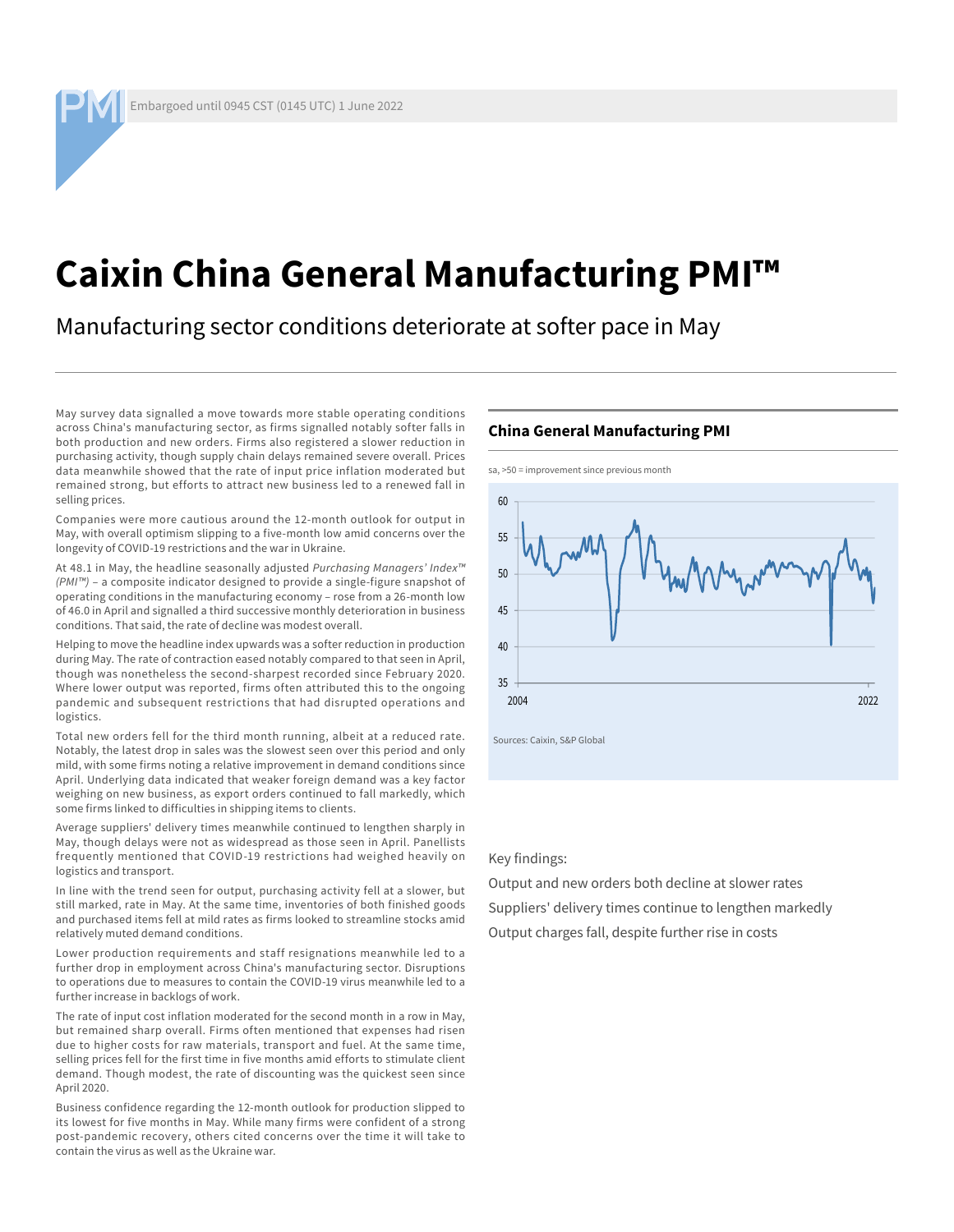# **New Export Orders Index**



# **Employment Index**



Commenting on the China General Manufacturing PMI™ data, Dr. Wang Zhe, Senior Economist at Caixin Insight Group said:

*"In May, the Caixin China General Manufacturing PMI came in at 48.1, up from 46 the previous month. Covid outbreaks in several regions across China continued to weigh on the economy. But the rate of contraction in manufacturing was lower than the previous month.*

*"Both manufacturing supply and demand contracted further. As the latest wave of outbreaks hasn't subsided, both supply and demand in the market have yet to improve. Both the gauges for output and total new orders rose in May from the previous month, but remained in negative territory. Demand was slightly stronger than supply. Overseas demand remained subdued. The measure for new export orders remained in contractionary territory for 10 consecutive months in May as Covid-19 outbreaks continued to impact transportation and logistics.*

*"Manufacturing employment weakened further. In nine of the past 10 months, the measure for employment was in contractionary territory. Notably, unlike most other gauges, the employment measure fell further into negative territory in May. Employment in the investment goods sector was especially weak. Market demand was also weak. Employers did not have strong motivation to increase hiring.*

*"Performance of the measures for input and output prices diverged. The prices of raw materials, fuel and freight remained high, adding to the cost pressure on manufacturers. The consumer goods sector was hit especially hard. The gauge for input prices remained in expansionary territory for 24 consecutive months. By comparison, the gauge for output prices fell into negative territory, dropping to its lowest since April 2020 due to weak market demand.*

*"Logistics was far from being normalized. Affected by the outbreaks and related control measures, the gauge for suppliers' delivery times was well below 50 in May and hit the second lowest since March 2020. Quantity of purchases further declined due to fallout from the outbreaks. Inventories of raw materials and finished goods also declined.*

*"Entrepreneurs remained optimistic. The measure for future output expectations fell to its lowest in five months in May and was lower than the long-term average. Overall, entrepreneurs were confident that the epidemic will be brought under control, but they still worried whether society and the economy can quickly return to normal. Also, they were concerned about the ongoing war between Russia and Ukraine.*

*"Overall, activity in the manufacturing sector improved in May, but stayed in contractionary territory as local Covid outbreaks continued. Demand was slightly stronger than supply. And domestic demand was slightly stronger than overseas demand, though both were in negative territory. The epidemic's impact on market supply and demand has transmitted to the labor market, which further weakened. Supply chains were disrupted, and logistics times lengthened further. The gap between costs and output prices further squeezed enterprises' profitability.* 

*"The negative effects from the latest wave of domestic outbreaks may surpass those of 2020. It's necessary for policymakers to pay attention to employment and logistics. Removing obstacles in supply and industrial chains and promoting resumption of work and production will help to stabilize market entities and protect the labor market. Also, the government should not only offer support to the supply side, but also put subsidies for people whose income has been affected by the epidemic on the agenda."*